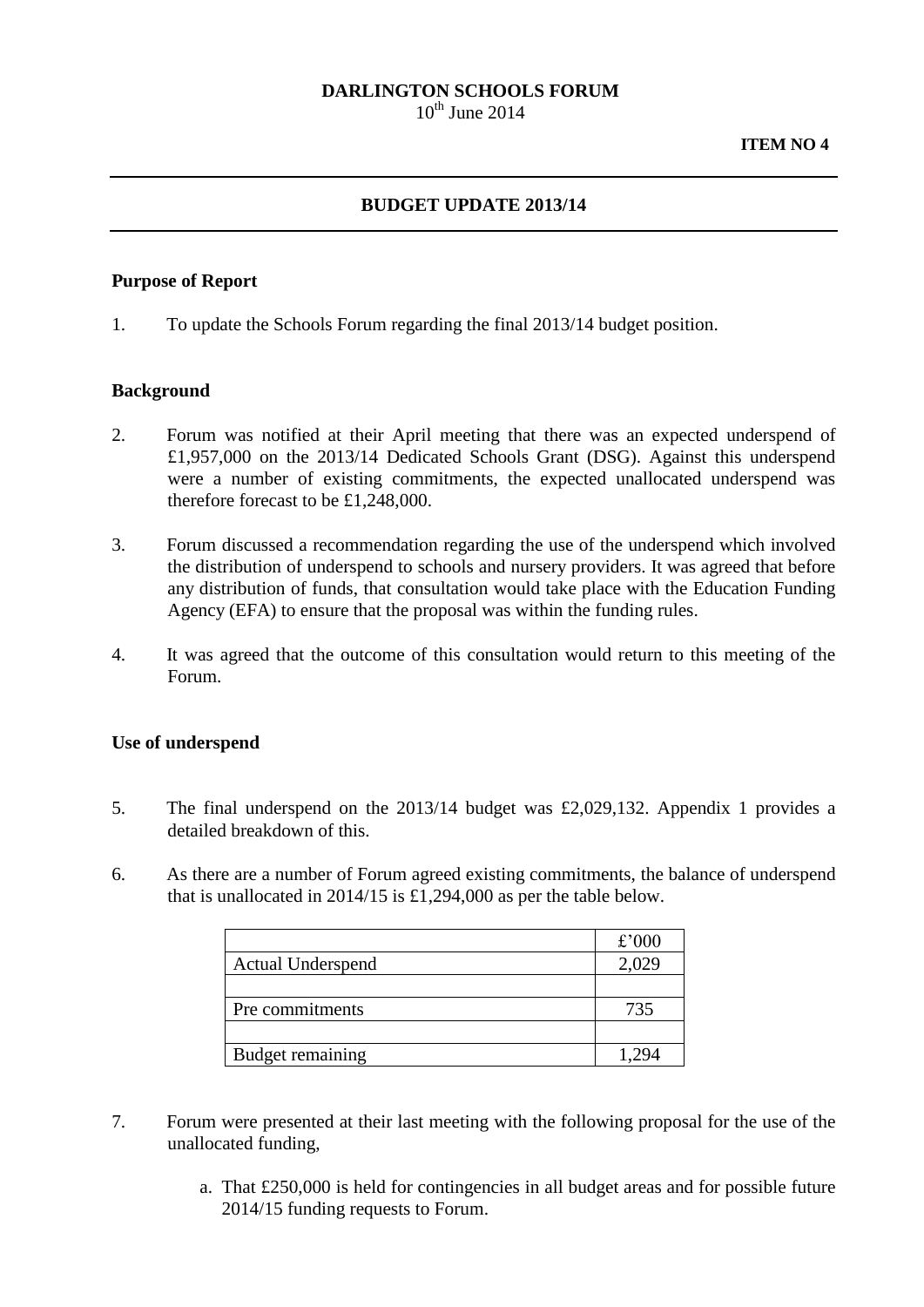- b. That the underspend (currently estimated at £196,000) in  $3\&4$  year old nursery budgets be allocated to all providers on a per child basis based on the number of children at the last January census.
- c. That the (current estimated £129,000) underspend on two year old nursery places is ring fenced to two year old provision, to fund additional capacity building requirements or to contribute towards any change to hourly rates.
- d. That the remaining balance be allocated to all schools on the Darlington funding formula at the same rate per pupil based on the number of pupils in the funding formula for 2014/15 i.e. the October 13 census.
- 8. Following clarification of the proposed use of the unallocated funding with the EFA, it has become clear that due to regulations, the unallocated funding cannot be distributed to schools and early years providers in year.
- 9. Regulation 11(8) of the School and Early Years Finance Regulation 2013 states, "the authority must not redetermine a school's budget share, or the amount allocated to relevant early years provider or an exempt early years provider". This regulation prevents a school budget share (and early years budget) from being changed once set for the year and applies to both in year budget and carry forward. Therefore the proposed timing of the distribution of underspend needs to be revised.
- 10. The final breakdown of the 2013/14 underspend after removing pre-commitments is broken down as follows,

| £ 129,364   | From 2 Year Old Early Years budget   |
|-------------|--------------------------------------|
| £ 201,154   | From 3&4 Year Old Early Years budget |
| £ $963,359$ | Balance of underspend                |
| £1,293,877  | Total                                |

- 11. As Forum members will recall, the 2013/14 DSG allocations are adjusted for the January 2013 and January 2014 early year's census. As a result of this the EFA adjust the DSG allocation after the end of the financial year. We have been informed by the EFA that the January 14 census had a lower number of pupils, therefore the final DSG allocation for 2013/14 will be reduced by £47,815. This will be recovered from the Local Authority by reducing the payments made for the 2014/15 DSG.
- 12. As a result of this the actual underspend brought forward is overstated by £47,815 as the DSG received was in excess of the final allocation. It is therefore necessary to reduce the carry forward funding allocated to 3&4 year old nursery by this amount to £153,339.
- 13. As per the original proposal, the underspend within the 2 year old early years budget will be added to the 2014/15 budget for 2 year old provision to contribute towards any further additional capacity building requirements or trajectory costs. Any funding that is likely to remain unspent at the end of 2014/15, will be considered as part of the 2015/16 budget setting process for two year old provision that will take place later in the financial year.
- 14. It is proposed that the underspend on 3&4 year old early years education budget (£153,339) be ring fenced and added to the 2014/15 budget for 3&4 year old provision. As this underspend cannot be distributed amongst providers as a one off in year (i.e. during 2014/15), this unspent money will be added into the Early Years Single Funding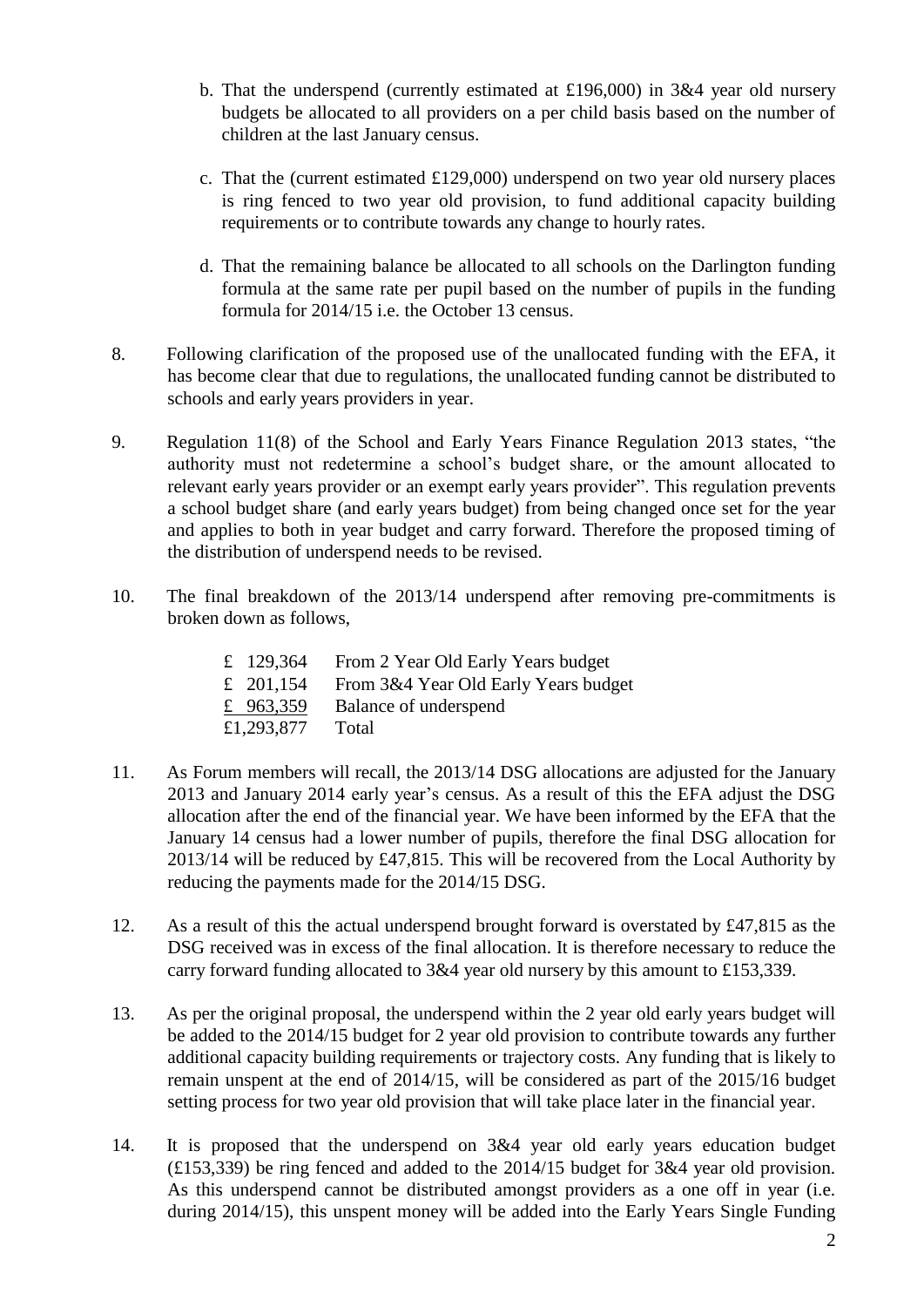Formula (EYSFF) for 2015/16. It is possible that the underspend will be distributed to early years providers by using one of the supplement payments rather than through the hourly rate as this additional distribution is a one off during 2015/16, so would require an hourly rate decrease in 2016/17 if paid through the hourly rate.

- 15. The final method of allocation of underspend to 3&4 year old providers will form part of the setting of the EYSFF rates for 2015/16, which will be agreed prior to the start of the financial year.
- 16. At the last Forum meeting it was proposed that £250,000 of funding be held back from any in year distribution of underspend to cover any issues that may arise during the year. As funding will not be distributed in year, there is no need to set aside any specific contingency (as the whole underspend is in theory a contingency until it is distributed). It is not expected that any contingency funding will be required from the 2014/15 carry forward (see 2014/15 budget update at agenda item 5), therefore it is expected that the full £963,359 will be distributed to schools in the 2015/16 funding formula.
- 17. As noted above due to regulation 11(8) the underspend cannot be distributed to schools in year during 2014/15 as this would represent a re-determination of a schools budget share. Therefore the distribution will take place in the 2015/16 funding formula. A number of concerns were in place regarding the distribution of funding through the funding formula, however these can be removed by the use of exemptions within the minimum funding guarantee (MFG) calculation.
- 18. An exemption to the MFG would mean that any distribution of one off underspend through the formula would be excluded from the MFG calculation, therefore all schools would be able to receive a share of the funding including those that currently receive budget protection through the MFG. In addition this distribution would be excluded from future year's budget share calculations and therefore would not affect the longer term sustainability of the funding formula.
- 19. The allocation of funding would be provided on an equal basis to all schools by increasing the AWPU at the same rate. Funding would then be allocated on a per pupil basis. The following example illustrates this. It should be noted that the pupil numbers in this illustration are the pupil numbers from the 2014/15 funding formula and the underspend value is as above. Therefore the actual AWPU value will change dependent on both the 2015/16 data (October 14 census) and the actual underspend that is to be distributed.

| Estimated underspend to distribute              | £963,359 |
|-------------------------------------------------|----------|
| Number of pupils (all schools in School census) | 13,320   |
| AWPU increase (all phases)                      | £72.32   |

Using the above example,

A Primary School with 250 pupils would receive £18,080 A Secondary School with 600 pupils would receive £43,392

20. Schools and Forum will be able to see the distribution of this funding when the school budget shares are calculated. At the time of writing no guidance has been received from the EFA regarding the 2015/16 budget, however assuming the same time frames as in